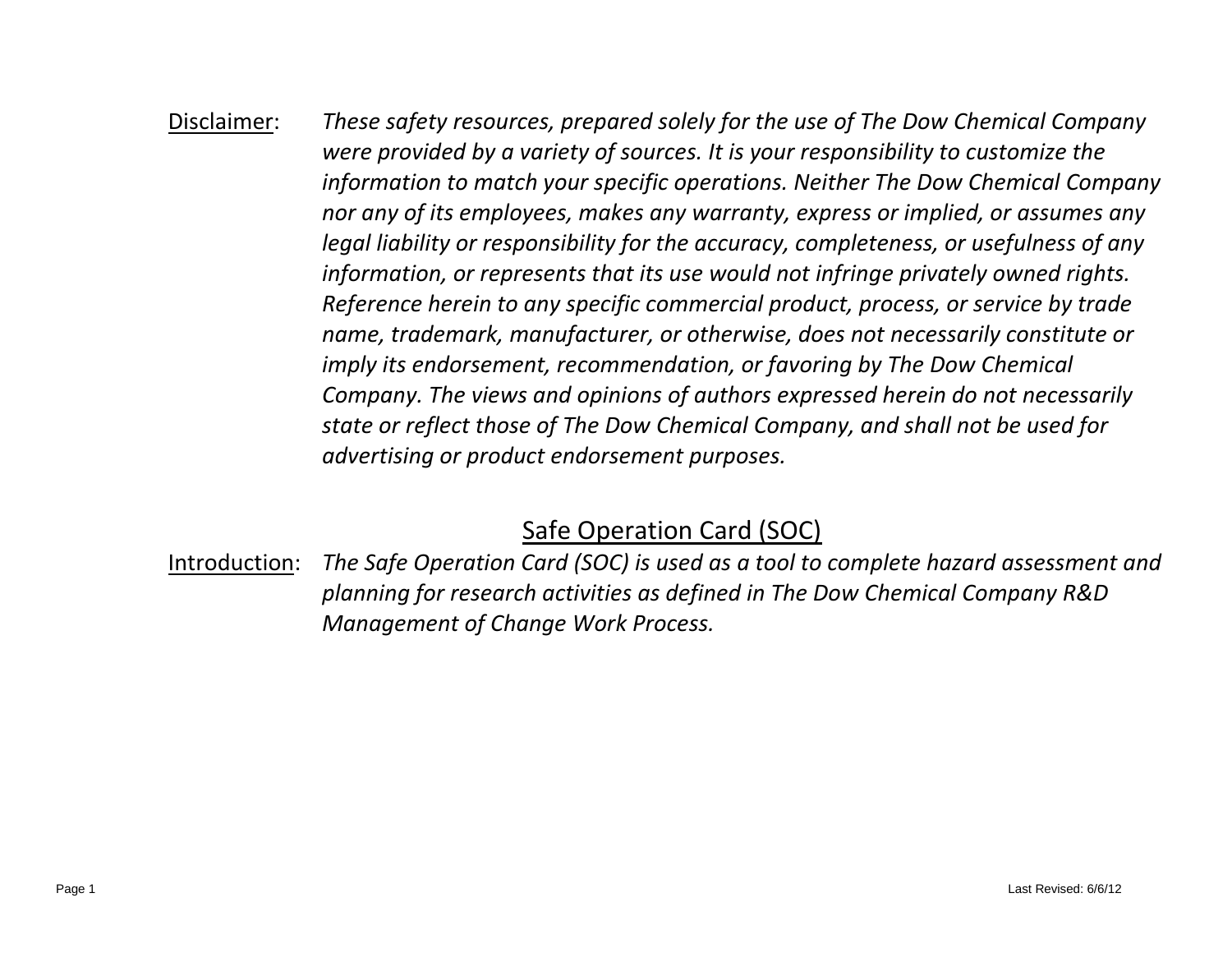# **SAFE OPERATION CARD TEMPLATE**

OWNER & CELL PHONE: **A PERIOD CONNER & CELL PHONE:** APPROVED BY (TBD BY DEPT):

**OTHER PERSONNEL APPROVED TO RUN THIS REACTION OR OPERATION:**

**REVIEW PROCEDURE EVERY XX months. In-service date: \_\_\_\_\_\_\_\_\_\_\_ REVIEW BY DATE: \_\_\_\_\_\_\_\_\_\_\_\_\_\_\_\_\_\_\_\_\_\_\_\_\_\_**

**REACTION OR TYPE OF OPERATION** (If synthesis, include: structures, names, and concentrations of chemicals to be used or made including reagents, catalysts, solvents, products, potential by-products if known), acceptable and "never exceed" ranges for temperatures & pressures, and comments on sampling and workups)

| <b>EMERGENCY SHUTDOWN PROCEDURES: Include</b>                                                           |                                                                     |
|---------------------------------------------------------------------------------------------------------|---------------------------------------------------------------------|
| location of plugs and devices, and label them.                                                          |                                                                     |
| <b>CHEMICAL EXPOSURE HAZARDS &amp; RESPONSE:</b>                                                        | EYECONTACT: (example: may cause corneal irritation. Wash with water |
| (Use worse case for each material used)                                                                 | minimum of 15 minutes, contact emergency services (9-1-1))          |
|                                                                                                         | <b>SKIN CONTACT:</b>                                                |
|                                                                                                         | <b>INHALATION:</b>                                                  |
| PERSONAL PROTECTIVE EQUIPMENT                                                                           | EYE PROTECTION: (example: safety glasses for routine work, chemical |
|                                                                                                         | goggles while pouring solvent into flask)                           |
|                                                                                                         | <b>BODY PROTECTION:</b>                                             |
|                                                                                                         | <b>REPSIRATORY PROTECTION:</b>                                      |
|                                                                                                         |                                                                     |
| <b>SPILL CLEANUP/EQUIPMENT DECONTAMINATION</b>                                                          |                                                                     |
| <b>RESPONSE:</b>                                                                                        |                                                                     |
| Are clean-up or decontamination supplies compatible and readily available?                              |                                                                     |
| <b>CHEMICAL, PHYSICAL OR MECHANICAL HAZARDS</b>                                                         |                                                                     |
| Consider chemical compatibility, reactivity, flammability, explosion                                    |                                                                     |
| potential, toxicity. Can your equipment handle rapid evolution of volumes                               |                                                                     |
| of gas? Are you inerting equipment if you are operating at temperatures                                 |                                                                     |
| above the flash point of a solvent?<br>Consider Pressure, Temperature, Corrosivity, Electrical Hazards, |                                                                     |
| Cylinder Storage/Use                                                                                    |                                                                     |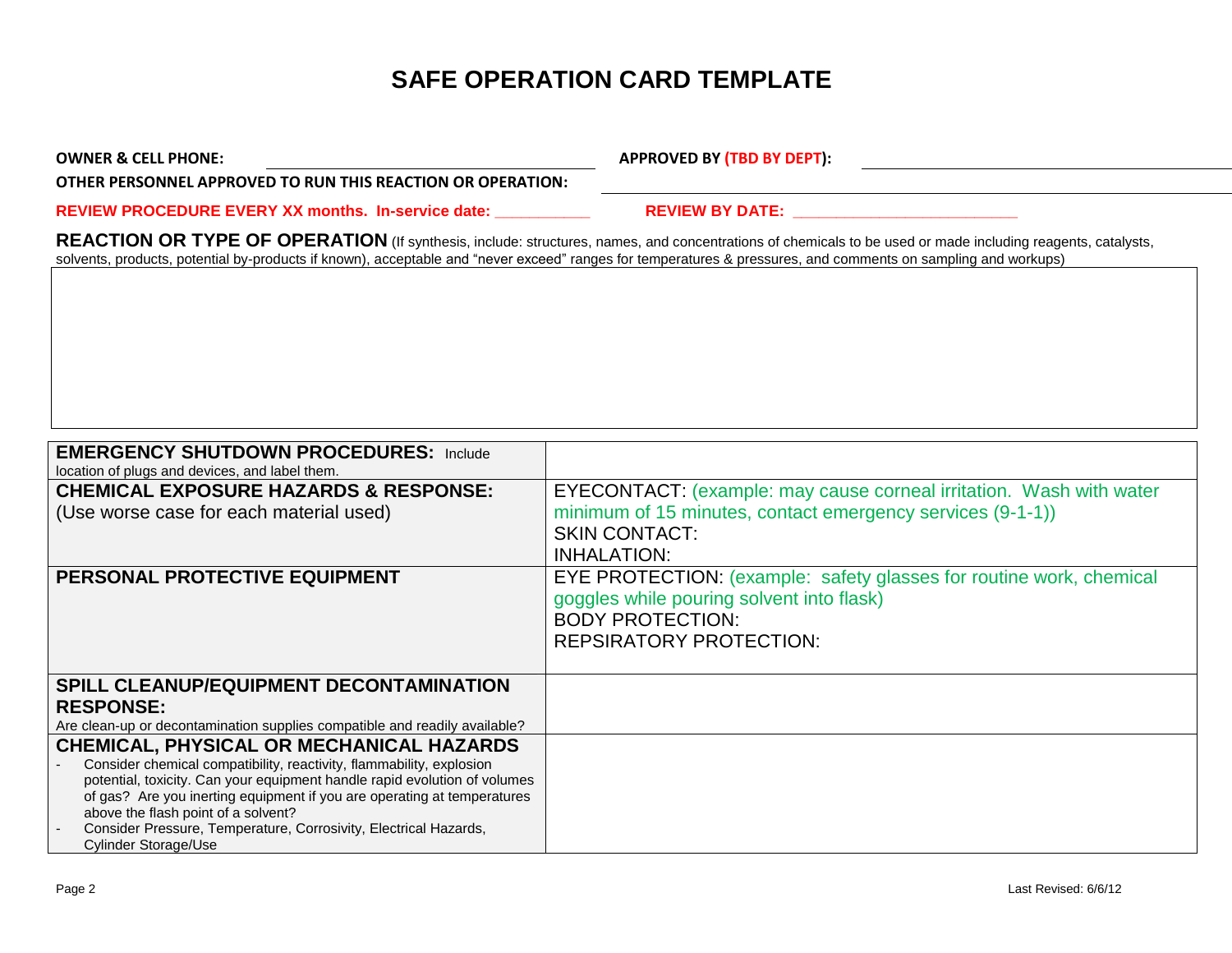### HAZARD EVALUATION TOOLS

#### **Hazard Level Assessment for Synthesis or Operation: Classified as "HIGH" if any of the following is YES:**

| High Toxicity / Low exposure limits (Use MSDS for<br>information)                                                                                                                                                                                                     | Yes / No        |
|-----------------------------------------------------------------------------------------------------------------------------------------------------------------------------------------------------------------------------------------------------------------------|-----------------|
| High/Moderate Hazard Reaction performed $\leq$ 2 times –<br>See Tables 3 & 5 below.                                                                                                                                                                                   | Yes / No        |
| HOT chemistry ( $>$ 400 J/g mixture if $<$ 1L, $>$ 200 J/g<br>mixture if 1-5L, $> 100$ J/g mixture if $>5$ L). The rate of<br>reaction could increase to a thermal explosion if any of the<br>control systems fail (cooling, agitation, addition<br>controllers, etc) | Yes / No        |
| Using flammable gases, liquids, or solids (FP <38C, LFL<br><10 vol% in air, AIT < 200C)                                                                                                                                                                               | Yes / No        |
| High Hazard Reaction or Functional Group (See Table 6)                                                                                                                                                                                                                | Yes / No        |
| Chemicals are: air/moisture sensitive, pyrophoric,<br>combustible dusts, impact sensitive, polymerizable, water<br>reactive, corrosive, require an inhibitor, heat sensitive, or<br>may react explosively?                                                            | Yes / No        |
| Extreme Reaction Temperature ( $>150C$ or $<$ -30C)?                                                                                                                                                                                                                  | Yes / No        |
| High Temperature Feed (>50 C)?                                                                                                                                                                                                                                        | Yes / No        |
| High Pressure Reaction (>10 bar) or Feed (>2 bar)?                                                                                                                                                                                                                    | Yes / No        |
| <b>OVERALL Hazard Level Assessment – Circle High if</b><br>any of the above are "Yes"                                                                                                                                                                                 | High / Not High |

#### **Reactive ChemicalsChecklists**

| <b>MSDS</b> (Material Safety Data Sheets) Reviewed                                                                                                                                                                          | Yes / No |
|-----------------------------------------------------------------------------------------------------------------------------------------------------------------------------------------------------------------------------|----------|
| You have received training on this SOC card                                                                                                                                                                                 |          |
| Do reactants or products contain functional groups or atom<br>groupings that confer explosive properties to the molecule (R1,<br>R2, R3, R6, R8, R9)? Complete Reactive Chemicals Checklist for<br>Explosibility Potential. |          |
| Are you working with R4, R5, R16, R19 or R44 chemicals?<br>Complete Reactive Chemicals Checklist for R4, 5, 16, 19, 44                                                                                                      | Yes / No |

#### **Overall Hazard Mitigation / Risk Reduction Assessment**

| <b>OVERALL Hazard Level Assessment: If "HIGH", VERIFY that the</b><br>planned activity has been reevaluated using the high level<br>review checklist and additional reviews were held as appropriate<br>to identify additional protective measures - Circle Yes or No. | Yes / $No/$<br><b>NA</b> |
|------------------------------------------------------------------------------------------------------------------------------------------------------------------------------------------------------------------------------------------------------------------------|--------------------------|
| Reactive Chemicals Checklist (R1, R2, R3, R6, R8, R9) -                                                                                                                                                                                                                | Yes / $No/$              |
| I have put controls in place to manage or mitigate the hazards to<br>reduce the risk of an unplanned event                                                                                                                                                             | NA.                      |
| Reactive Chemicals Checklist (R4, R5, R16, R19, R44) -<br>I have put controls in place to manage or mitigate the hazards to<br>reduce the risk of an unplanned event                                                                                                   | Yes / No /<br>NA.        |
| When prompted to STOP, I have reevaluated my planned activity<br>and sought additional review(s) to to identify additional<br>protective measures and mitigate hazards before proceeding.                                                                              | Yes / $No/$<br>NA.       |

|                                                                                                                                                                          | <b>Reactive Chemicals Checklist - Explosivity Potential</b>                                                                                                                        |  |   |     |
|--------------------------------------------------------------------------------------------------------------------------------------------------------------------------|------------------------------------------------------------------------------------------------------------------------------------------------------------------------------------|--|---|-----|
| Specific Hazard (with European Union R-Phrase)                                                                                                                           | "N" is Prompt to STOP and Control/Mitigate Hazard                                                                                                                                  |  | N | NA. |
| $(R1)$ – Explosive when dry                                                                                                                                              | (R1, 2, 3, 6, 8, 9) If "yes" or "I'm not sure" to ANY of these check boxes,<br>then STOP! Reevaluate planned activity and modify as appropriate to                                 |  |   |     |
| (R2) - Risk of explosion by shock, friction, fire or other sources of ignition<br>(R3) – Extreme risk of explosion by shock, friction, fire or other sources of ignition | mitigate the hazard before proceeding.<br>Are there any credible hazardous scenarios with handling the material neat or dry such<br>that all the potential energy can be released? |  |   |     |
| (R6) - Explosive with or without contact with air                                                                                                                        | When handling heat sensitive or shock sensitive materials, I could accidently initiate<br>an explosion from heat or frictional force.                                              |  |   |     |
| (R8) – Contact with combustible material may cause fire                                                                                                                  | The pressure I could generate from an unintended event can exceed the burst<br>pressure of my equipment, instrument, or reaction vessel.                                           |  |   |     |
| (R9) – Explosive when mixed with combustible substances                                                                                                                  | I could isolate neat, energetic intermediates or products with these properties during<br>my reaction, work-up, or subsequent reaction steps.                                      |  |   |     |
| (e.g. Peroxides, Diazo Compounds, Nitro, Nitrite, Nitrate, Chlorates, Perchlorates or Bromates)                                                                          | $\Box$ I could injure myself or cause structural damage if an explosion occurs.                                                                                                    |  |   |     |
| Circle which apply. If any do apply, use next column and assess if controls are in place<br>to manage or mitigate the hazards.                                           | I could accidentally mix incompatible chemicals, absorbents, or contact incompatible<br>metals during storage, use, and disposal.                                                  |  |   |     |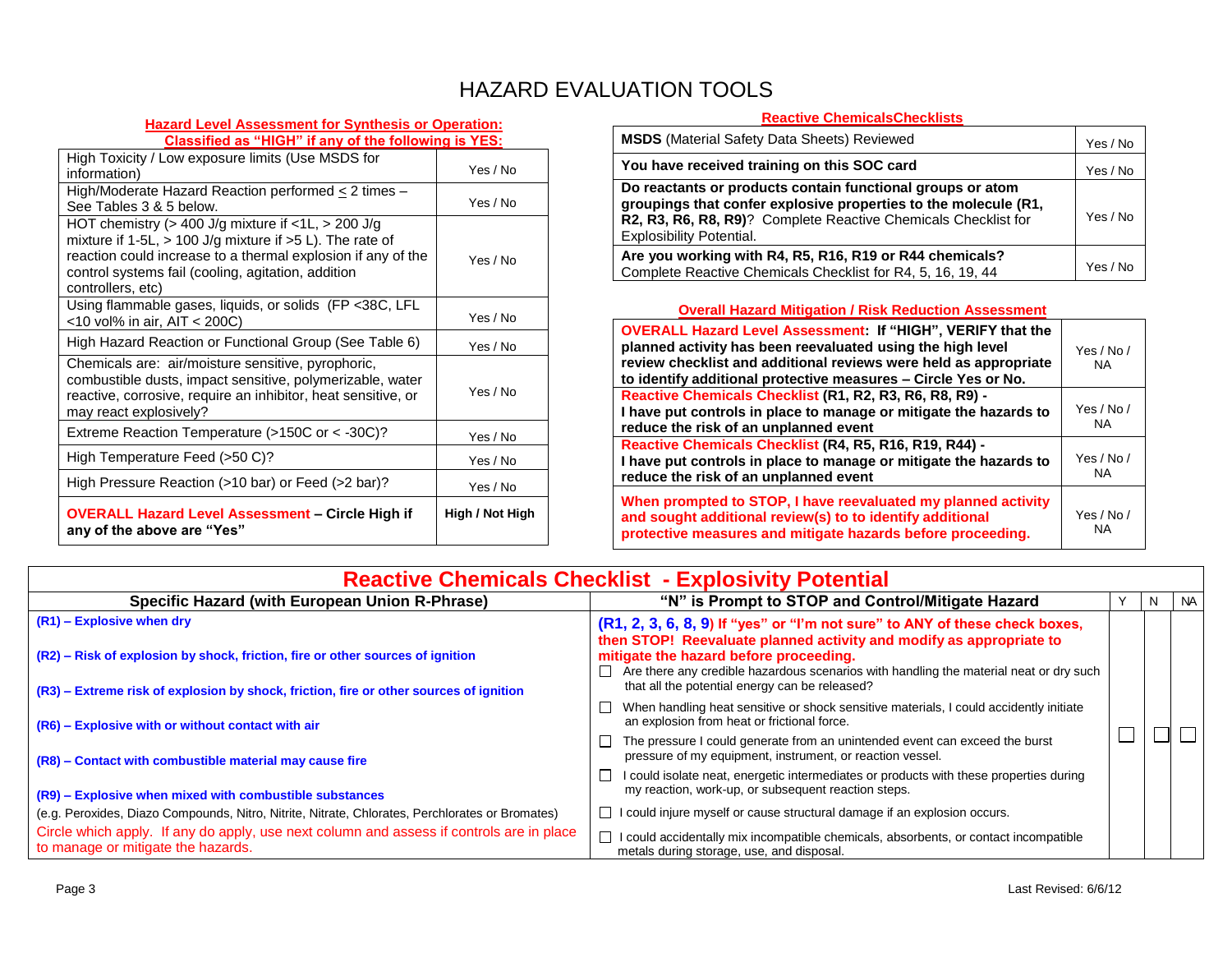# HAZARD EVALUATION TOOLS (CONTINUED)

| Reactive Chemicals Checklist - R4, R5, R16, R19, R44                                                                                                                                                                                                                                                                                                                                                                                                                                                                                                                                                                                                                                                     |        |                               |                   |                                                                                                                                                                                                                                                                                                                                                                                                                                                                                                                                                                                                                                                                                                                                 |   |                          |                             |
|----------------------------------------------------------------------------------------------------------------------------------------------------------------------------------------------------------------------------------------------------------------------------------------------------------------------------------------------------------------------------------------------------------------------------------------------------------------------------------------------------------------------------------------------------------------------------------------------------------------------------------------------------------------------------------------------------------|--------|-------------------------------|-------------------|---------------------------------------------------------------------------------------------------------------------------------------------------------------------------------------------------------------------------------------------------------------------------------------------------------------------------------------------------------------------------------------------------------------------------------------------------------------------------------------------------------------------------------------------------------------------------------------------------------------------------------------------------------------------------------------------------------------------------------|---|--------------------------|-----------------------------|
| <b>Specific Hazard (with European Union R-Phrase)</b><br>"N" is Prompt to STOP and Control/Mitigate Hazard                                                                                                                                                                                                                                                                                                                                                                                                                                                                                                                                                                                               | Υ      | N                             | N<br>$\mathsf{A}$ | Specific Hazard (with European Union R-Phrase)<br>"N" is Prompt to STOP and Control/Mitigate Hazard                                                                                                                                                                                                                                                                                                                                                                                                                                                                                                                                                                                                                             | Y | N.                       | <b>NA</b>                   |
| (R4) - Forms very sensitive explosive metallic compounds -<br>For example, metal azides (M-N3), metal hydrazines (M-N=N), metal acetylides (M-<br>$C = C$ ), metal fulminates (M-C=N-O or C=N-O-M)<br>Ag (silver metal) + HNO3 (nitric acid) + ROH (alcohol) -> Ag(+)R=N-O (silver fulminate)<br>or<br>AgNO3 (silver nitrate) + ROH (alcohol) -> Ag(+)R=N-O (silver fulminate)<br>- but you can you prevent accidental or intended mixing of samples,<br>reagents, standards, or wastes that may cause the formation of<br>explosive, highly unsaturated R4 metal compounds. Check Y=Yes or<br>N=No. NA if R4 does not apply.<br>If "No", STOP! Reevaluate planned activity and modify as appropriate to | $\Box$ | $\Box$                        |                   | (R16) - Explosive when mixed with oxidizing substance -<br>- but you can you mitigate this hazard. Check Y=Yes or<br>N=No. NA if R16 does not apply.<br>Hazard mitigation is YES if any of these inherently safe practices apply:<br>(Indicate which will be used)<br>$\Box$ No credible scenarios with accidental or intended mixing with oxidizers<br>during storage, use, and disposal.<br>Equipment, instrument, or vessel will contain or safely relieve, not<br>rupture, from worst-case pressures or pressure rates.<br>Segregate reactive wastes<br>Always use dilute vs. neat energetic materials<br>If "No", STOP! Reevaluate planned activity and modify as<br>appropriate to mitigate the hazard before proceeding. | Γ | $\overline{\phantom{0}}$ | $\sqcup$                    |
| mitigate the hazard before proceeding.                                                                                                                                                                                                                                                                                                                                                                                                                                                                                                                                                                                                                                                                   | Y      | N                             | N<br>A            |                                                                                                                                                                                                                                                                                                                                                                                                                                                                                                                                                                                                                                                                                                                                 | Y | N                        | NA                          |
| (R5) - Heating may cause an explosion -<br>Examples of R5 materials with this property include: hydroxylamine, perchloric acid,<br>hydrogen peroxide, etc.<br>- but you can you store, use, and dispose of the R5 material in a manner<br>to prevent it from releasing all its energy at once. Check Y=Yes or N=No.<br>NA if R5 does not apply.                                                                                                                                                                                                                                                                                                                                                          |        |                               |                   | (R19) - May form explosive peroxides -<br>Check Y=Yes or N=No. NA if R19 does not apply.<br>- but there is a low risk because the bottle been opened < 3 months,<br>the chemical has been stored under an inert atmosphere, or it has<br>shown negative in a peroxide test<br>If "No", STOP! Reevaluate planned activity and modify as<br>appropriate to mitigate the hazard before proceeding.                                                                                                                                                                                                                                                                                                                                 |   | ÷,                       | $\mathcal{L}_{\mathcal{A}}$ |
| This is YES if any of these inherently safe practices apply: (Indicate which will be used)<br>□ Temperature monitoring and control during storage and use to avoid fast rates of reaction or<br>decomposition that may cause reaction vessels or sample containers to rupture.<br>Segregate from incompatible chemicals or materials of construction which, upon mixing, could<br>□<br>result in heat or pressure generation.<br>Excess solvent (providing ebullient cooling)                                                                                                                                                                                                                            |        | $\square$ $\square$ $\square$ |                   | - but you can you PREVENT forming or concentrating peroxides as a<br>reaction by-product or in distillation overheads<br>If "No", STOP! Reevaluate planned activity and modify as<br>appropriate to mitigate the hazard before proceeding                                                                                                                                                                                                                                                                                                                                                                                                                                                                                       |   | $\Box$                   | $\Box$                      |
| Using dilute vs. neat energetic materials<br>If "No", STOP! Reevaluate planned activity and modify as appropriate to<br>mitigate the hazard before proceeding.                                                                                                                                                                                                                                                                                                                                                                                                                                                                                                                                           |        |                               |                   | (R44) - Risk of explosion if heated under confinement -<br>Examples: propane cylinders, mixed compressed gases, etc.<br>- but you can PREVENT heating liquid or compressed<br>gases under confinement. Check Y=Yes or N=No. NA if<br>R44 does not apply.<br>If "No", STOP! Reevaluate planned activity and modify as<br>appropriate to mitigate the hazard before proceeding.                                                                                                                                                                                                                                                                                                                                                   |   | $\overline{\phantom{a}}$ | $\Box$                      |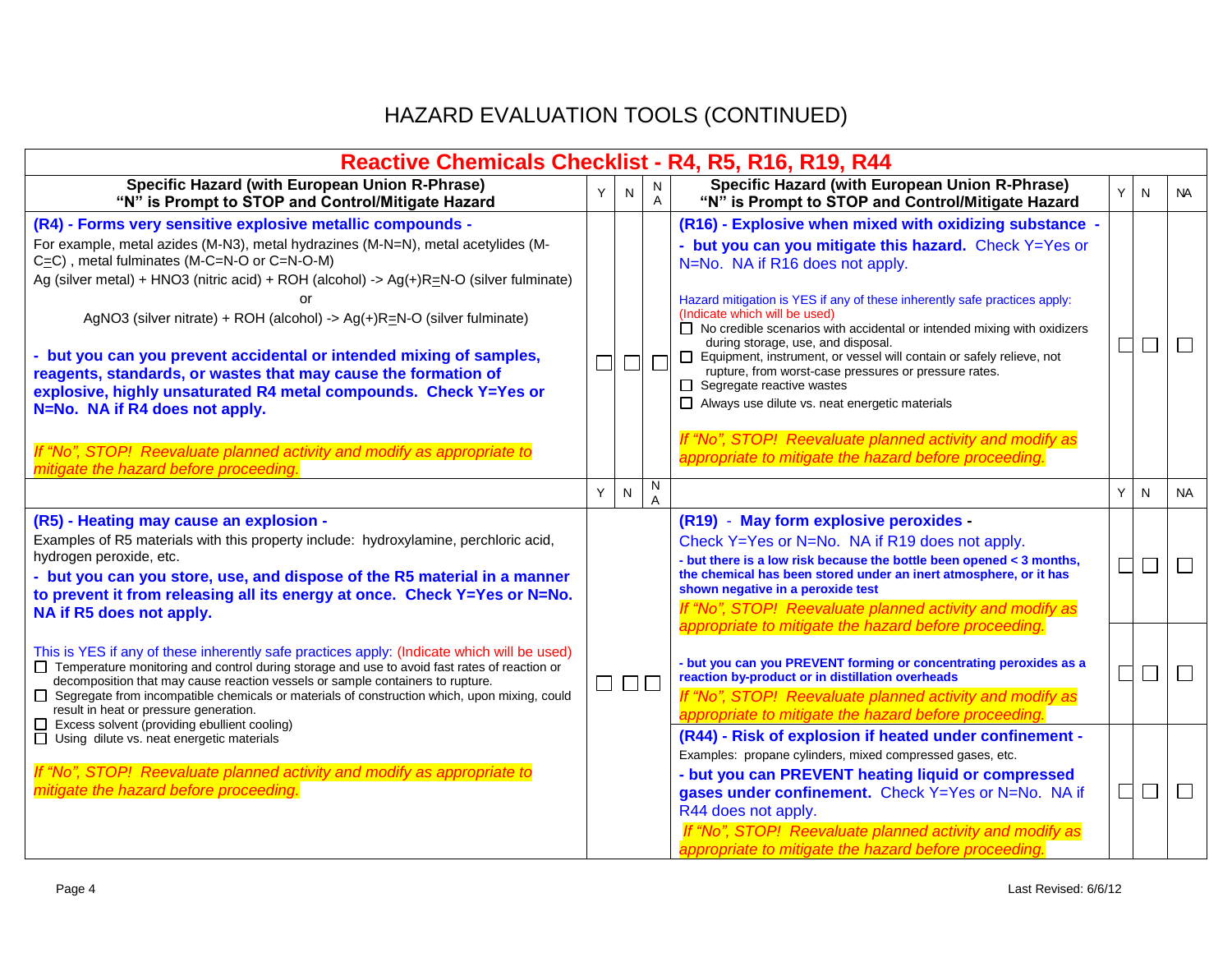## HAZARD EVALUATION TOOLS (CONTINUED)

### **TABLE 3. Reactions Having a High Hazard Potential Reference Guide for Hazard Level Assessment [1] - No Need to Post with SOC Card.**

| <b>Reaction</b>                     | <b>Example of concern</b>                                                                                                                                                                                                                                                                                            |
|-------------------------------------|----------------------------------------------------------------------------------------------------------------------------------------------------------------------------------------------------------------------------------------------------------------------------------------------------------------------|
| <b>Curtis Rearrangements</b>        | Use of acyl azides, nitrous acid or hydrazine.                                                                                                                                                                                                                                                                       |
| Decarboxylation                     | Removal of -COOH with CO <sub>2</sub> evolution. Possible over-pressure hazard.                                                                                                                                                                                                                                      |
| Diazotizations                      | Especially if followed by reduction to the hydrazine (SnCl <sub>2</sub> reaction); replacement with a -OH, or to replace -NH <sub>2</sub> with -H                                                                                                                                                                    |
| <b>Displacements</b>                | Uses oxalyl chloride to displace -OH. $(CO2, CO, HCl$ generated)                                                                                                                                                                                                                                                     |
| Epoxidations                        | Epoxides are high energy strained rings                                                                                                                                                                                                                                                                              |
| Esterification                      | When using oxalyl chloride                                                                                                                                                                                                                                                                                           |
| Friedel Crafts (AlCl <sub>3</sub> ) | Friedel Crafts reactions and their quenches due to use of AlCl <sub>3</sub> , BCl <sub>3</sub> , H <sub>2</sub> SO <sub>4</sub> , HF.                                                                                                                                                                                |
| Grignard reactions                  | Reactions require an activation period and are highly exothermic.                                                                                                                                                                                                                                                    |
| <b>Hydrolysis</b>                   | Hydrolysis of a cyano to an amide oxidatively using $H_2O_2$                                                                                                                                                                                                                                                         |
| <b>Metallations</b>                 | Uses n-BuLi, t-BuLi, LDA, NaHMDS                                                                                                                                                                                                                                                                                     |
| <b>Nitrations</b>                   | Uses nitric acid and strong acids like sulfuric or triflic acid (trifluoromethylsulfonic acid). Nitrations are very exothermic. Potential exists for thermal<br>runaway, initiating violent decompositions and explosions.                                                                                           |
| Oxidations                          | Use of Jones reagent [K <sub>2</sub> Cr <sub>2</sub> O <sub>7</sub> /H <sub>2</sub> SO <sub>4</sub> ], O <sub>3</sub> , H <sub>2</sub> O <sub>2</sub> , KMnO <sub>4</sub> (with large exotherms), peroxo acids, cleavage using sodium periodate                                                                      |
| Peptide formations                  | Use of HOBT (Hydroxybenzotriazole hydrate).                                                                                                                                                                                                                                                                          |
| Quenches                            | When PCI <sub>5</sub> or POCI <sub>3</sub> have been used in a previous step and water is the quench                                                                                                                                                                                                                 |
| Reductions                          | Any nitro compound or high energy functional group reduction. Reductions using LiAlH <sub>4</sub> , Fe or Zn powder with HCl or acetic acid, hydrazine in<br>caustic; hydrogenations by generating H <sub>2</sub> in-situ using hydrazine, NaBH <sub>4</sub> in CH <sub>3</sub> OH or C <sub>6</sub> H <sub>12</sub> |
| Sulfonation                         | Sulfonation of an amine to form sulfonamide                                                                                                                                                                                                                                                                          |

[1] Leggett, D.; "Chemical Reactivity Assessments in R&D", *Journal of Hazardous Materials*, **115(1–3),** 63-70 (2004). A Collection of Papers Presented at the Annual Symposium of the Mary Kay O'Connor Process Safety Centre, Texas A and M University, College Station, TX, United States, 28-29 October, 2003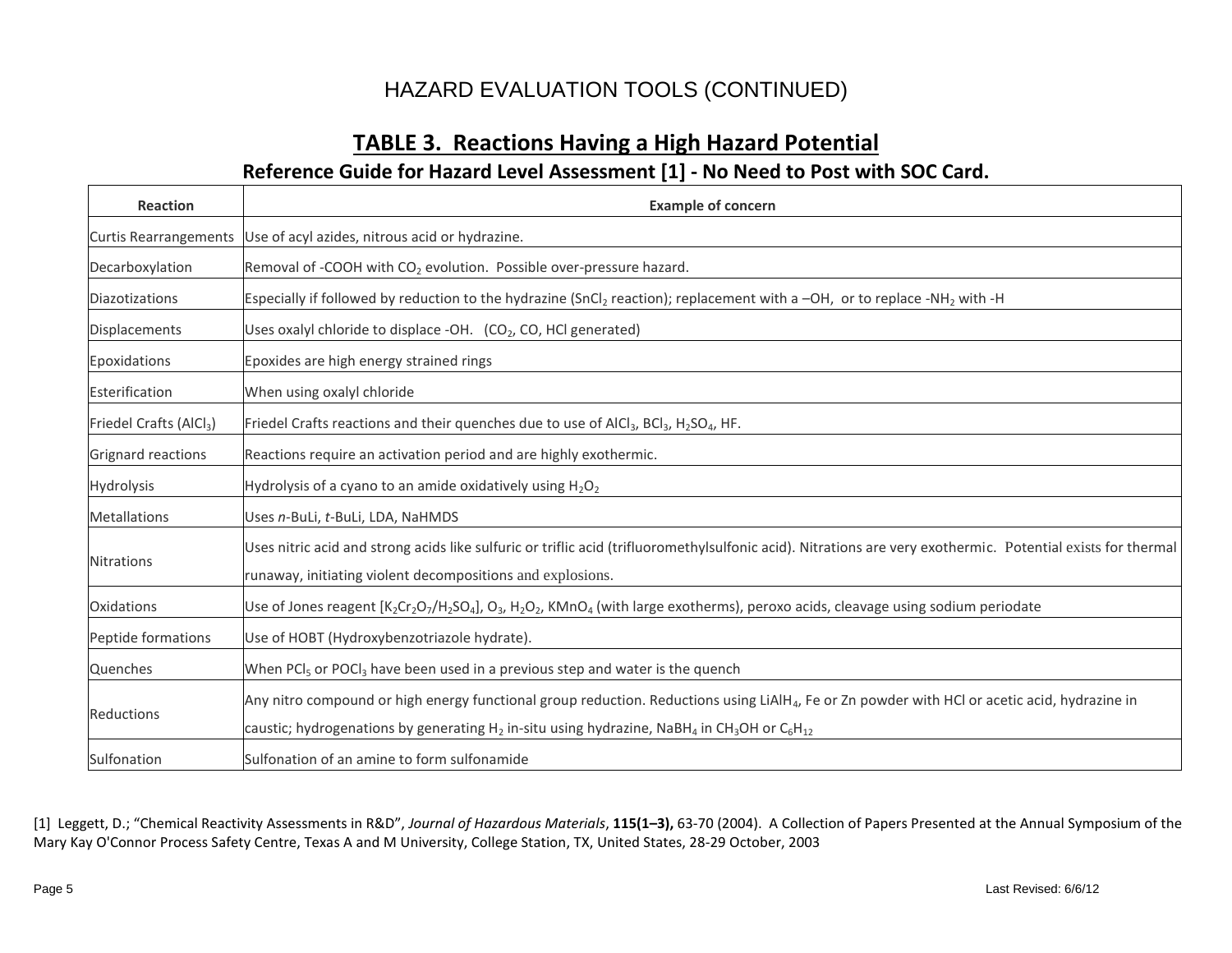# HAZARD EVALUATION TOOLS (CONTINUED) **TABLE 5. Reactions Having a Moderate Hazard Potential**

#### **Reference Guide for Hazard Level Assessment [1] - No Need to Post with SOC Card.**

| <b>Reaction</b>                          | <b>Examples of concern</b>                                                                                                                                                                                                                                           |
|------------------------------------------|----------------------------------------------------------------------------------------------------------------------------------------------------------------------------------------------------------------------------------------------------------------------|
| Acylations                               | Use of acetic anhydride or acid chloride acylations of amines.                                                                                                                                                                                                       |
| <b>Additions</b>                         | Additions of alkyl metals to ketones or aldehydes, cyano groups, carboxylic acids or esters, or any other functionalities.                                                                                                                                           |
| Alkylations                              | Alkyl halide or amine (aromatic or aliphatic) used with a phenol.                                                                                                                                                                                                    |
| <b>BOC</b> protections-<br>deprotections | BOC (t-butoxycarbonyl) used to protect/deprotect amines. Unreacted BOC anhydride in waste streams can liberate CO <sub>2</sub> and isobutylene.                                                                                                                      |
| Condensations                            | C <sub>2</sub> C bond or C <sub>2</sub> N bond formation with elimination of small molecules.                                                                                                                                                                        |
| Cross coupling reactions                 | These reactions involve the use of a metal to mediate a C $\mathbb{Z}$ C bond formation, usually a Pd(0) species (Pd(triphenyl-phosphine) <sub>4</sub> ; Suzuki coupling;<br>zincate coupling by transmetalating a Grignard or a lithium species with zinc chloride. |
| Dealkylation                             | Demethylation of methoxy group using HBr or HCl to generate methyl bromide or methyl chloride. BBr <sub>3</sub> and BC1 <sub>3</sub> used at low temperatures.                                                                                                       |
| Displacement                             | Displacement of -OH with -Cl using PC15; reactions are heated, the distilled PC15 is difficult to quench due to the delayed water reaction. Use of<br>LiCl in NMP to displace a triflate (CF3SO3-).                                                                  |
| Esterification                           | Using oxalyl chloride and acid followed by alcohol addition. Reaction liberates CO and HCl-pressure hazard. Also by using acid and SOCl2 and then<br>adding the alcohol.                                                                                             |
| <b>Ether formations</b>                  | Ethers formed via Williamson synthesis by alkylating with alkylhalide.                                                                                                                                                                                               |
| Halogenations                            | Reactions of alkyl or aryl groups with halogens such as Br2 Cl2 or I2.                                                                                                                                                                                               |
| Hydrolysis                               | Reaction of a cyano with Lewis acid (e.g. BF3). See other categories for hydrolysis/quench reactions.                                                                                                                                                                |
| Peptide formations                       | Coupling of an amine with an acid using EDC, EEDQ (N-ethoxycarbonyl-2-ethoxy-1,2-dihydroquinoline), or alkyl-chloroformate mediated peptide<br>coupling, or N-hydroxy succinamide.                                                                                   |
| Reductions                               | Use of triethylsilane, NaBH4 (except with methanol), tri-acetoxyborohydride, B2H6 generated in-situ via BF3/NaBH4. Birch reductions with Na or K<br>is category. Reductions using H2 and Pd, Pt, Raney Ni, Ru, Ir.                                                   |
| Sulfonation                              | Use of SO2Cl2 with an alcohol (plus base) to form a mesylate or tosylate. Use of triflic anhydride to form a triflate                                                                                                                                                |

[1] Leggett, D.; "Chemical Reactivity Assessments in R&D", *Journal of Hazardous Materials*, **115(1–3),** 63-70 (2004). A Collection of Papers Presented at the Annual Symposium of the Mary Kay O'Connor Process Safety Centre, Texas A and M University, College Station, TX, United States, 28-29 October, 2003.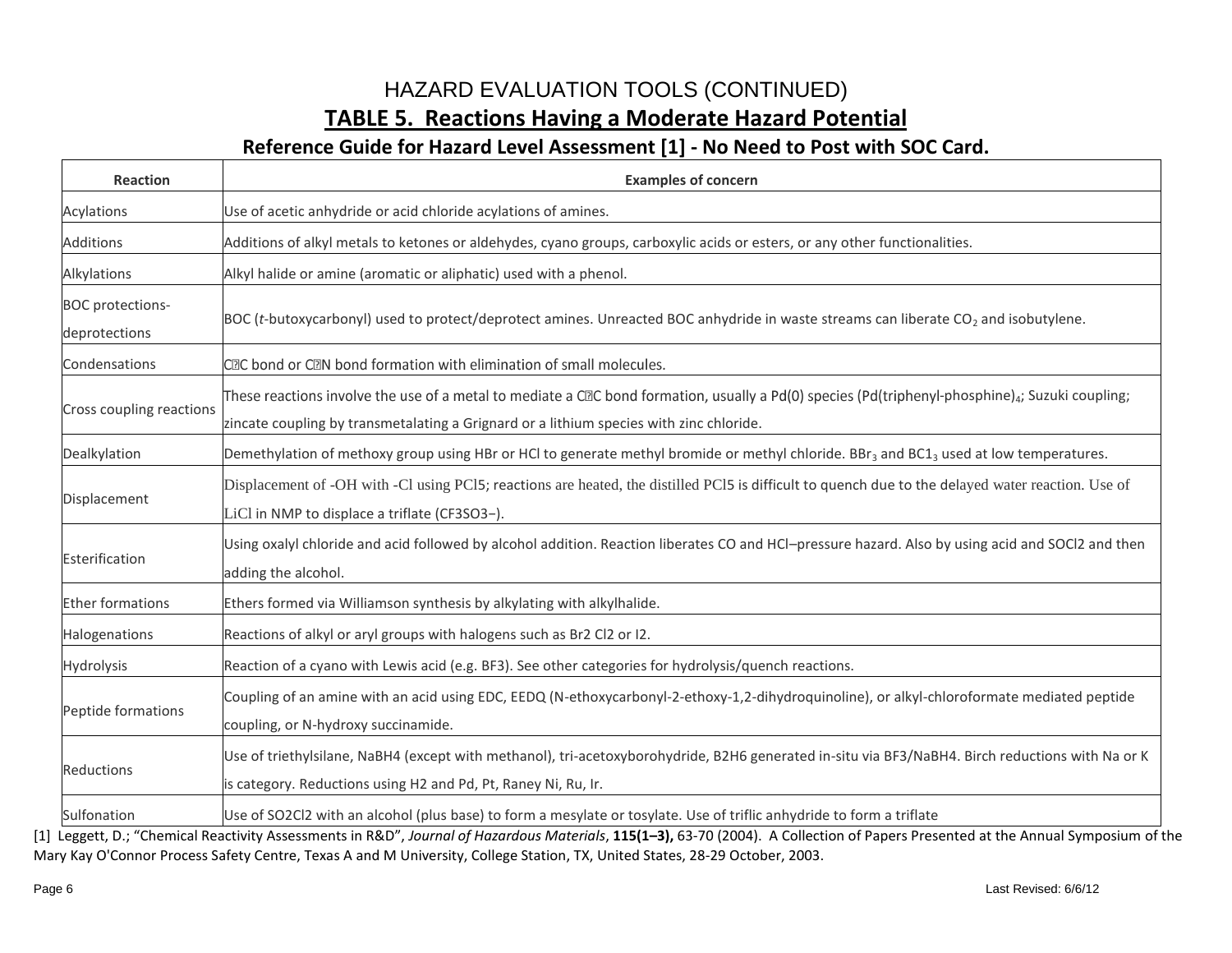## HAZARD EVALUATION TOOLS (CONTINUED)

### **TABLE 6. Atomic Groupings in a Molecule Indicating Potentially Explosive Characteristics**

#### **Reference Guide for Hazard Level Assessment [1] No Need to Post with SOC Card.**

| Atom grouping with molecule                                                         | Example of functional group                                                 |                                         |  |
|-------------------------------------------------------------------------------------|-----------------------------------------------------------------------------|-----------------------------------------|--|
|                                                                                     | Structure                                                                   | Name                                    |  |
| C · C and C · N triple bonds & their metal salts                                    | $\cdot$ C $\cdot$ C $\cdot$ ; $\cdot$ C $\cdot$ N                           | Acetylenic; cyano                       |  |
| Adjacent N · O atoms many combinations                                              | $C \cdot NO_2$ ; $C \cdot O \cdot N \cdot O$                                | Aryl, alkyl nitro; alkyl nitrite        |  |
| Adjacent and consecutive N atom pairs, triplets and higher                          | $\cdot$ C $\cdot$ N $\cdot$ N; $\cdot$ N $\cdot$ N $\cdot$ N                | Diazo; azide                            |  |
| Adjacent O · O pairs                                                                | $\cdot$ C $\cdot$ O $\cdot$ O $\cdot$ H; C $\cdot$ O $\cdot$ O $\cdot$<br>C | Peroxyacids; peroxyesters,<br>peroxides |  |
| Adjacent C atoms bridged by O or N and many ring<br>combinations of 4 or less atoms | н<br>—сн                                                                    | Epoxides, azetidine                     |  |
| $O \cdot X$ atomic pairs                                                            | $\cdot$ O $\cdot$ X; $\cdot$ CIO <sub>3</sub>                               | Hypohalites; chlorates                  |  |
| Many N · metal atomic pairs                                                         | $\cdot$ N $\cdot$ M                                                         | $N1$ metal salts                        |  |

[1] Leggett, D.; "Chemical Reactivity Assessments in R&D", *Journal of Hazardous Materials*, **115(1–3),** 63-70 (2004). A Collection of Papers Presented at the Annual Symposium of the Mary Kay O'Connor Process Safety Centre, Texas A and M University, College Station, TX, United States, 28-29 October, 2003.